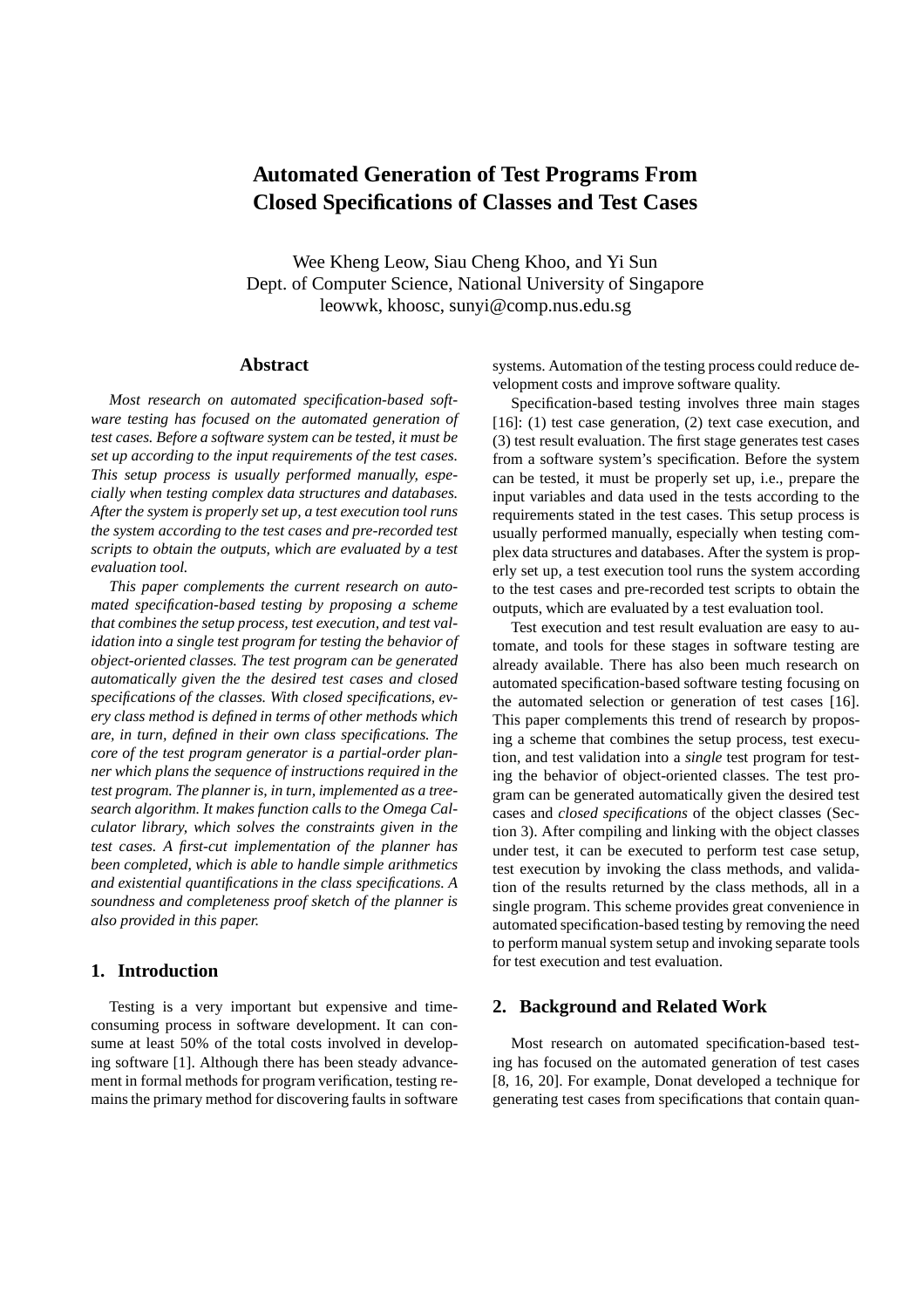tifications [4]. Offutt and Liu presented a method for generating test cases from specifications written in SOFL, which is a kind of formal specification language [14]. Memon et al. developed a method based on AI planner to generate test cases for testing GUI [11]. Scheetz et al. also applied AI planner but it was used to generate test cases from test objectives derived from UML models [20]. Graves et al. conducted empirical study to compare the cost and benefit of several techniques for selecting subsets of test cases for regression testing [5]. Other recent work has focused on automated testing of specific software properties such as safety violation in telephone switching systems [10] instead of general software testing. Chan et al. [2] classified the various integration testing techniques for object-oriented programs into state-based, event-based, fault-based, testing against formal specification (aka. algebraic specification and contract specification [3]), and deterministic and reachability techniques.

In comparison, there is not much research on automated generation of test programs that combine system setup, test execution, and test validation into a single framework, except for the well-known ADL (Assertion Definition Language) system [19] and its successor, ADL2 [13].

ADL provides a framework for specifying the semantics of a software component such as a function or a module. Given an ADL specification, the ADL Translator can automatically generate a test program that executes the function or module under test and checks the test results. To support the automated generation of test programs, ADL requires the user to supply *auxiliary functions* that define the semantics of the function to be tested. We call this type of specification system an *opened specification system*. In addition, the user also needs to provide implementations of the *provide functions* for constructing the required test data and the *relinquish functions* for destroying the test data.

The strength of an opened specification system is that it can be used to specify a single function or to partially specify a module, and test program can be generated to test the function or partially specified module. However, an opened specification system also has the following shortcomings:

- An opened specification is incomplete—it does not contain enough information for generating test data by itself. In testing complex software components, the user cannot avoid the need to provide supporting functions such as ADL's *auxiliary*, *provide*, and *relinquish functions*. Additional programming effort is required to implement these supporting functions, which may not have any use other than for testing. Consequently, test programs cannot be generated from the specification alone, and test program generation cannot be fully automated.
- Supporting functions for testing complex modules may be quite complex themselves and should be subjected

to testing also. Although testing of supporting functions can be accomplished by specifying them in ADL, such a requirement is not enforced by ADL. Moreover, testing of these supporting functions may, in turn, require other supporting functions.

The research work described in this paper complements the current research on automated specification-based software testing in two ways: (1) It proposes a *closed specification system* (Section 3) that can overcome the above shortcomings of opened specification systems. (2) It proposes a scheme that combines automated test data generation (i.e., system setup), test execution, and test validation into a *single* test program. The test program is generated automatically given the class specifications and the test cases. When it is executed, it will perform system setup and test data generation, test execution, and test validation automatically.

To fulfill these goals, the specification must be defined for an object class instead of a single function. The semantics of the class methods are specified in terms of other methods which are, in turn, specified in their own class specifications. In other words, all the methods used in a class specification are defined in the same specification or in other class specifications, and the methods can be defined mutually recursively. So, a closed specification is a form of algebraic specification that emphasizes the completeness of semantic information within the specification itself. The target programming language is Java because it is a practically useful language and is simpler to handle than is C++.

Fulfilling the above requirement of the closed specification system may, at first glance, appear to be a daunting task for a software that involves many classes. More careful thought, however, reveals that the effort required is really not much more than providing the *auxiliary*, *provide*, and *relinquish* functions for ADL. Once a specification has been defined for a class, it can be readily reused in the specifications of many other classes. On the other hand, the supporting functions developed for testing a particular function or module are less readily reusable for testing other functions or modules. Therefore, in the long run, it is more beneficial to use a closed system than an opened system.

The core of our test program generator is an AI planner that plans the sequence of instructions required in the test program (Section 4.2). The AI planner is an appropriate tool since it is able to sequence the instructions, taking into account the constraints between them [18]. Moreover, the *partial-order planner* can plan a sequence of instructions that are only partially ordered but not totally ordered [18]. As discussed above, AI planner has also been applied to generate test cases from specifications [11, 20]. So, it is a very useful tool for automated software testing.

Our planner is, in turn, implemented as a tree-search algorithm (Section 5). It makes function calls to the Omega Calculator library [17], which solves the constraints given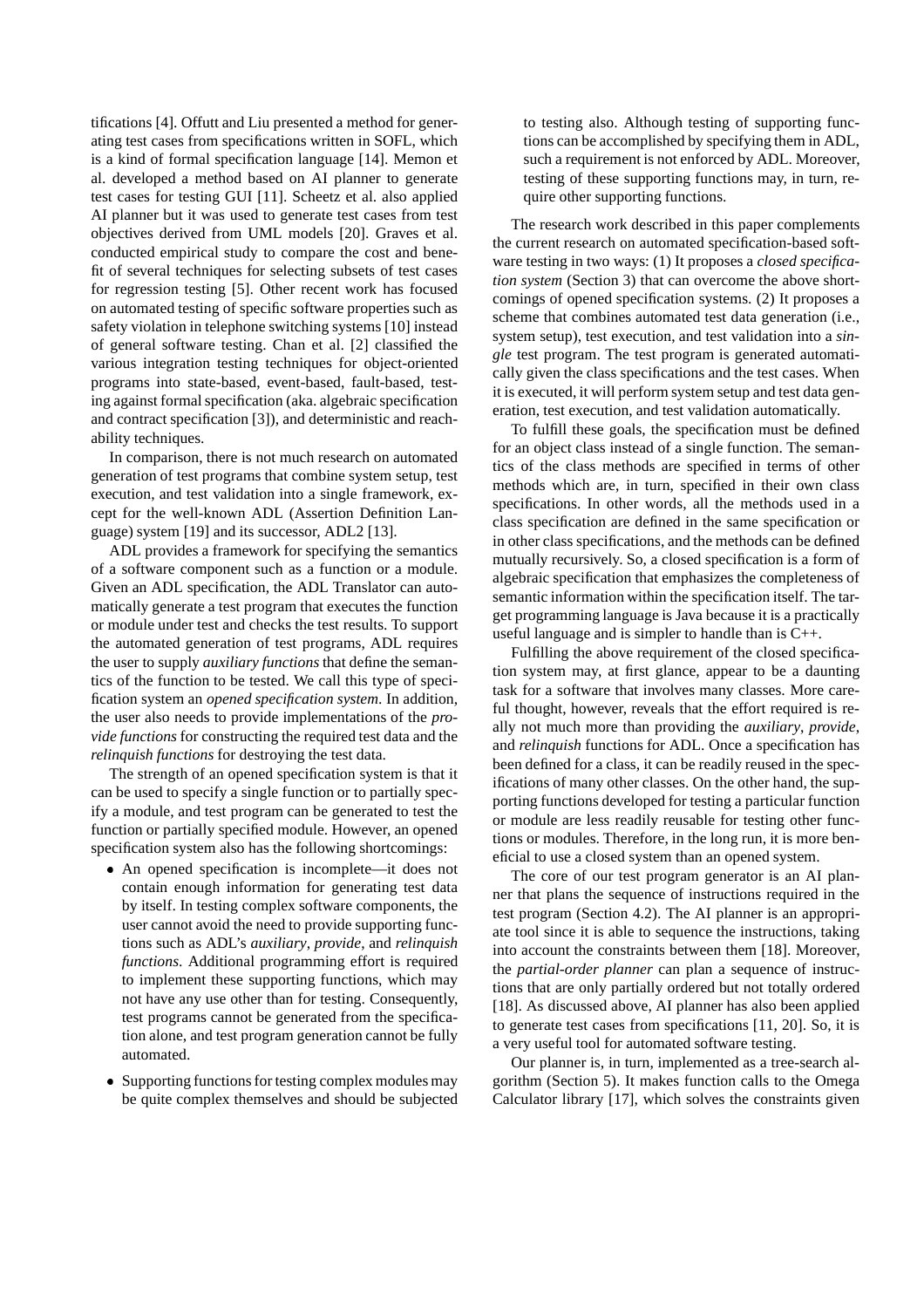by the test cases and obtains valid variable instances. A first-cut implementation of the planner has been completed, which is able to handle simple arithmetics and existential quantifications in the class specifications. A soundness and completeness proof sketch of the planner is also provided in this paper (Section 4.4).

## **3. Closed Specifications of Classes**

In our system, the behavior of the classes are specified using an ADL-like specification language. The following example shows the specification of two classes: Student, which is an atomic class, and Course, which is an aggregate class.

```
class Student {
  Student(String name)
  { name != null // precondition
    --> #name = name // postcondition
  }
  String name()
  { true --> name() = #name }
}
class Course {
  Course(String code, int capacity)
  { code != null && capacity > 0
    --> #size = 0 && #code = code &&
        #cap = capacity
  }
  String code()
  \{ true -- > code() = #code \}int capacity()
  { true --> capacity() = \#cap }
  int size()
  \{ true -- > size() = #size \}void add(Student student)
  { student != null &&
    #size < #capacity
    --> #size = @#size + 1 & &
      exists (#s in Course) {#s = student}
  }
  boolean registered(Student student)
  { true
    --> registered(student) =
      exists(#s in Course){#s = student}
  }
}
```
In this specification, preconditions are specified before the arrow symbol '-->' while postconditions are specified after '-->'. Symbols prefixed with '#' such as #name and #size refer to state labels. They specify the information that is contained in a class without saying how the information is organized and stored in the class. Symbols prefixed with '@' refer to the *pre-states* of the objects. For instance, @#size refers to the value of #size at the entry of the add method. Therefore, @#size has the same value as the #size in the precondition, and the #size in the postcondition is equal to  $@#size+1$ . A method argument must either be bound to a state label (e.g., name in constructor Student) or appear in the pre- or postcondition. Otherwise, it does not carry any useful information and can be discarded. Note that the semantics of all the methods in the two classes are completely specified within them. That is, the specification is closed.

Test generation for closed specifications does possess difficulties such as the *cyclic definition problem*—A uses <sup>B</sup> in its specification and  $B$  uses  $A$  in turn. Methods for handling these difficulties are described in Section 5.2.

# **4. Automated Generation of Test Programs**

The IEEE Standard 829 [9] defines a Test Case Specification as a document that consists of seven parts:

- **Part 1** Test case specification identifier
- **Part 2** Test items: a list of functions that this test case will exercise
- Part 3 Input specifications: inputs to the functions
- **Part 4** Output specifications: expected results of the functions
- **Part 5** Environmental needs: special hardware or software needed
- Part 6 Special procedural requirements: constraints on procedures that exercise this test case
- Part 7 Intercase dependencies: a list of test cases that must be exercised before this test case is exercised

Test case generators usually produce information on Parts 1–4 only. Information in Parts 5–7 are included in other documents such as test plans or test procedures ([16], Chap. 2). In our research work, we use Parts 1–4 of a test case to generate test programs. Moreover, our framework is able to generate information regarding intercase dependencies (i.e., Part 7) automatically given the closed class specifications and the test cases (Section 5.2).

A test program that exercises a class method according to a test case consists of three steps: (1) constructs target object and method arguments that satisfy the conditions in the test case, (2) applies the method on the object with the method arguments, (3) checks whether the actual results tally with the expected results given in the test case. It is straightforward to automatically generate program codes for steps 2 and 3 but not so for step 1: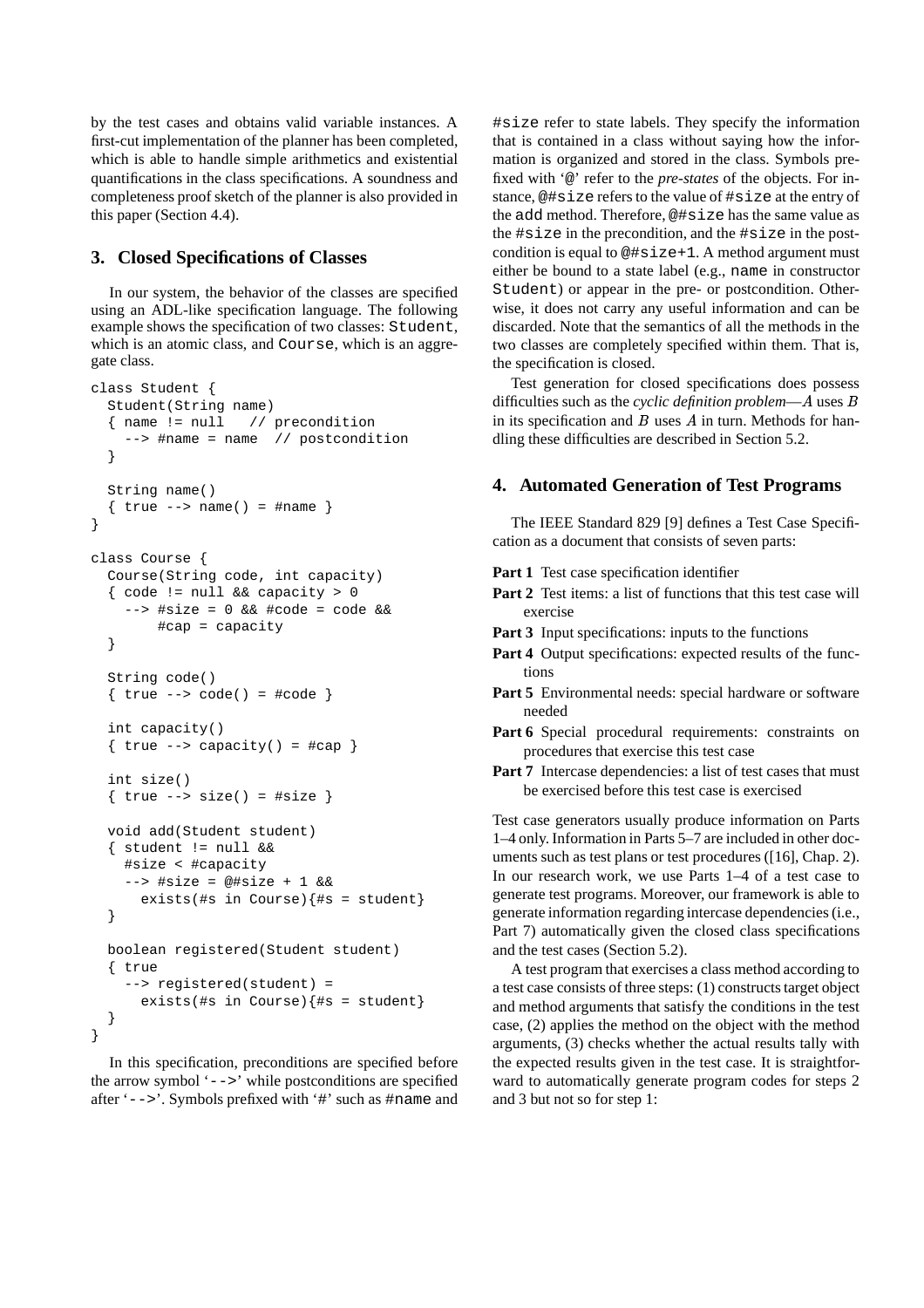- The method arguments of the object constructor of the target object may be objects as well, and they are required to satisfy the conditions given in the test case. Therefore, the object construction algorithm must be applied recursively to construct the method arguments.
- The object constructor may not be able to create an object that meets the test case conditions (e.g., create a stack with 10 elements). Additional modifier methods (e.g., stack push) may need to be invoked to bring the object to the required state.

In the remainder of this paper, we will focus on the automated generation of object construction codes. A concise definition of the problem is first defined in Section 4.1, which leads to a planning algorithm called REBID (REcursive BIDirectional planner) for the generation of object construction codes (Section 4.2).

#### **4.1. Problem Statement**

The problem of automated generation of object construction codes can be specified as follows:

Given the closed specifications of classes, the class  $C$  of a target object  $x$ , and the condition  $R$ (which does not contain conflicting terms) that  $x$ must satisfy (as described in a test case), generate the object construction codes that, when executed, will create x that satisfies  $x.R$ , assuming that such object construction codes exist.

The notation  $x.R$  means that the methods in  $R$ , if any, are applied on  $x$ . The condition  $R$  is given as a conjunction of terms of the form  $x_i \cdot M_i() = v_i$ , where  $x_i \cdot M_i()$  is the application of access method  $M_i$  on  $x_i$ , and  $v_i$  denotes a free variable, a string literal, or a constant of primitive data type. Conditions with more complex forms can be reduced to this *canonical form* (see Section 4.2 for details).

Object construction codes consist of three parts: (1) *argument creation*: create arguments  $u_1, \ldots, u_n$  of the target constructor C; (2) *object creation*: create the target object <sup>x</sup>; and (3) *object modification*: modify the state of <sup>x</sup> by applying modifier methods  $M_1, \ldots, M_m$ . For example,

$$
C_1 u_1 = new C_1(\ldots); // part 1
$$
  
\n...  
\n
$$
C_n u_n = new C_n(\ldots);
$$
  
\n
$$
C x = new C(u_1, \ldots, u_n); // part 2
$$
  
\n
$$
x.M_1(\ldots); // part 3
$$
  
\n...  
\n
$$
x.M_m(\ldots);
$$

Because an argument can also be an object, the codes for creating an argument may also involve three parts, just like object construction codes. Therefore, *recursive planning* is needed to correctly generate the program codes.

A *recursive bidirectional* planner called REBID has been developed to generate object construction codes. REBID starts the planning process by generating object creation code (part 2). This is a good strategy because a class typically has far fewer constructors than modifier methods. Many classes may even have only one constructor. REBID works *backward* to generate the codes for constructing the arguments  $u_1, \ldots, u_n$  *recursively* because the construction of the arguments may also involve 3-part codes. At the same time, REBID also works *forward*, if necessary, to generate the codes to bring the the target object to the required state.

To further facilitate the automation of the testing process, we adopt Gries's semantics of method invocation [6]:  $\{P\} M \{Q\}$ . That is, if method M is invoked in a state satisfying the precondition  $P$ , then  $M$  is *guaranteed* to terminate in a finite amount of time in a state satisfying the postcondition Q. Note that Gries's notation denotes *total correctness* which is slightly different from Hoare's notation of  $P \{S\} Q$  which denotes *partial correctness* [7].

## **4.2. Recursive Bidirectional Planner**

REBID performs bidirectional plan-space search [18] for a plan (i.e., a sequence of instructions). A (partial) plan is a 5-tuple  $\langle \mathcal{R}, \mathcal{I}, \mathcal{L}, \mathcal{B}, \mathcal{Q} \rangle$  where  $\mathcal{R}$  is the set of test case conditions that the target object must satisfy,  $\mathcal I$  is a list of instructions,  $\mathcal L$  is a list of ordering information of the corresponding instructions in  $\mathcal{I}, \mathcal{B}$  contains variable bindings, and <sup>Q</sup> contains constraints on the variables (which are derived from methods' pre- and postconditions).

Each instruction  $I_i$  in  $\mathcal I$  is a 5-tuple  $\langle z_k, M_i, \mathbf u_i, \mathcal R_k, \mathcal S_k \rangle$ where  $z_k$  refers to an object,  $M_i$  is the constructor of  $z_k$  or a method to be applied on  $z_k$ ,  $u_i$  is a list of arguments of  $M_i$ ,  $\mathcal{R}_k$  is a set of conjunctive terms to be satisfied by  $z_k$ , and  $S_k$  is the set of conjunctive terms currently satisfied by  $z_k$ .  $\mathcal{R}_k$  represents the subgoal that an object must satisfy and  $S_k$  represents a part of the subgoal that will be satisfied after instruction  $I_i$  is executed.

Note that the object  $z_k$  and the condition sets  $\mathcal{R}_k$  and  $S_k$  have the same subscripts because the condition sets are associated with an object instead of an instruction. On the other hand,  $I_i$ ,  $M_i$ , and  $u_i$  have the same subscripts because a method and its arguments are associated with an instruction. Each piece of ordering information  $\mathcal{O}_i$  in  $\mathcal L$  is associated with an instruction  $I_i$ . It is an ordered list that describes the sequence of instructions before and after  $I_i$ .

For notational convenience, we use both condition  $R_i$ and condition set  $\mathcal{R}_i$  to represent a conjunctive condition. In particular,  $R_i = \bigwedge$  $r_i \in \mathcal{R}_i$   $r_j$ . Note that, with this notation,  $R_i \wedge R_j \Leftrightarrow R_i \cup R_j$ . Moreover, we define  $R_i \leq R_j \Leftrightarrow$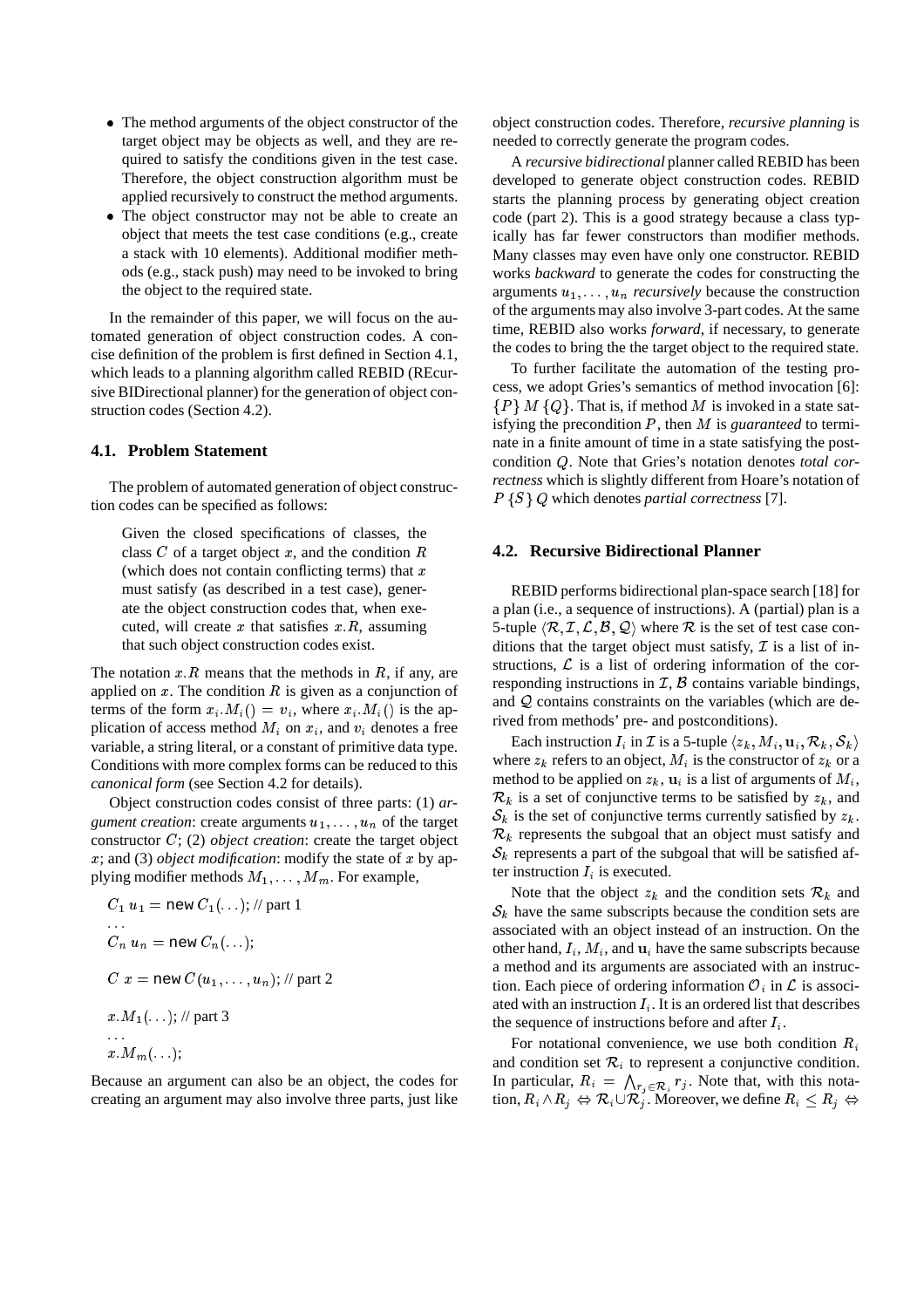$\mathcal{R}_i \subseteq \mathcal{R}_i$ , and  $R_i = \text{true} \Leftrightarrow \mathcal{R}_i = \emptyset$  (though  $\mathcal{R}_i = \{\text{true}\}\$ would work just the same).

Before presenting the planner algorithm, let us briefly describe a procedure that converts the conjunctive terms in a set <sup>R</sup> into *canonical forms*:

- Instantiate existential quantifications into unique variables.
- Replace conditions of the form  $x.A()$  *op*  $y.B(),$  where *op* is a comparator, into two conditions x:A() *op* <sup>v</sup> and  $v$  *op*  $y.B()$  by introducing the free variable  $v$ .
- Replace a multidot method invocation of the form  $x.M_0( ) . M_1( ) . \cdots . M_n( )$  *op* v by a conjunction of single-dot method invocations  $x.M_0() = x_1 \wedge x_1.M_1() = x_2 \wedge \cdots \wedge x_n.M_n()$  *op* v by introducing free variables  $x_1, \ldots, x_n$ .
- Replace access method invocations by appropriate state labels according to class specifications.

After canonization, all the terms in  $R$  are of the form  $x \neq l$  *op* v for some object variable x, label  $\neq l$ , operator *op*, and value <sup>v</sup>. Examples of the application of this procedure are illustrated in Section 4.3. A set  $R$  in canonical form can be divided into mutually exclusive subsets such that each subset  $\mathcal{R}(x_i)$  contains all the terms that refer to a particular object  $x_i$ . That is,  $\mathcal{R}(x_i) = \{r_j \in \mathcal{R} \mid r_j \equiv x_i + l_j \text{ or } v_j\},\$  $\mathcal{R}(x_i) \cap \mathcal{R}(x_j) = \emptyset$  for any  $x_i \neq x_j,$  and  $\bigcup_i \mathcal{R}(x_i) = \mathcal{R}$ (i.e.,  $\bigwedge_i R(x_i) = R$ ).

REBID can be most succinctly described in terms of the following *nondeterministic* algorithms.<sup>1</sup> Note that although REBID is conceptually a recursive planner, it is easier to describe the algorithm by implementing recursion as iteration. Given a canonical  $R$  that a target object x needs to satisfy, the instruction sequence for constructing  $x$  can be generated by applying **MakePlan**:

#### **MakePlan**  $(x, R)$

- 1. Initialize condition sets:  $\mathcal{R}_0 \leftarrow \mathcal{R}(x), \mathcal{S}_0 \leftarrow \emptyset$ .
- 2. Create initial instruction:  $I_0 = \langle z_0, \text{nil}, \text{nil}, \mathcal{R}_0, \mathcal{S}_0 \rangle$ .
- 3. Create initial plan:  $\wp \leftarrow \langle \mathcal{R}, \mathcal{I}, \mathcal{L}, \mathcal{B}, \mathcal{Q} \rangle$  where  $\mathcal{I} =$  ${I_0}, \mathcal{L} = {\emptyset_0}, \mathcal{O}_0 = {I_0}, \mathcal{B} = \{x = z_0\}$ , and  $\mathcal{Q} = \emptyset.$
- 4. Repeat
	- (a) If all conditions in  $R$  have been satisfied, i.e.,  $\bigcup_{k} \mathcal{S}_k \Rightarrow \mathcal{R}$ , and  $M_i \neq \text{nil } \forall I_i \in \mathcal{I}$ , and  $\mathcal{Q}$ is satisfiable, then instantiate unbound variables such that  $Q$  is satisfied and return plan  $\wp$ .
	- (b) Else, **CreateObject**( $\wp$ ) or **ModifyObject**( $\wp$ ).

**CreateObject** ( $\langle \mathcal{R}, \mathcal{I}, \mathcal{L}, \mathcal{B}, \mathcal{Q} \rangle$ )

- 1. **Choose** an instruction  $I_i = \langle z_k, M_i, \mathbf{u}_i, \mathcal{R}_k, \mathcal{S}_k \rangle \in \mathcal{I}$ , for some k, such that  $M_i = \text{nil}, u_i = \text{nil}.$
- 2. **Choose** a constructor  $C(\mathbf{a})$  with semantics  $\{P\} C(\mathbf{a}) \{Q\}$  and argument list u such that the condition  $P_{\mathbf{u}}^{\mathbf{a}} \wedge (z_k \cdot Q_{\mathbf{u}}^{\mathbf{a}} \Rightarrow z_k \cdot R')$  is true, for some  $R' < R_k$ , with appropriate bindings of free variables in  $R'$  to arguments in **u** or instantiated state labels of  $z_k$ .
- 3. Set method and arguments of instruction  $I_i: M_i \leftarrow C$ ,  $\mathbf{u}_i \leftarrow \mathbf{u}$ .
- 4. Set the conditions that will be satisfied if  $I_i$  is executed:  $S_k \leftarrow \{\text{terms in } Q_u^a\}.$
- 5. Note variable binding:  $\mathcal{B} \leftarrow \mathcal{B} \cup \{\text{bindings in Step 2}\}.$
- 6. Include constraints:  $Q \leftarrow Q \cup \{ \text{terms in } P_u^a \} \cup$ {terms in  $z_k$ .  $Q_u^a$  }.
- 7. **ExpandArguments**  $(\langle \mathcal{R}, \mathcal{I}, \mathcal{L}, \mathcal{B}, \mathcal{Q} \rangle, i, \mathcal{P})$ , where  $\mathcal{P} = \{$  terms in  $P_u^a\}$ , i.e., create arguments in u that satisfy <sup>P</sup>.

The keyword **Choose** means nondeterministic selection. The notation  $P_{\text{u}}^{\text{a}}$  refers to the condition P with formal arguments in <sup>a</sup> replaced simultaneously by actual arguments in <sup>u</sup> [6].

#### **ModifyObject**  $(\langle \mathcal{R}, \mathcal{I}, \mathcal{L}, \mathcal{B}, \mathcal{Q} \rangle)$

- 1. **Choose** an instruction  $I_i = \langle z_k, M_i, \mathbf{u}_i, \mathcal{R}_k, \mathcal{S}_k \rangle$ , for some k, such that  $I_i$  is the last instruction in  $\mathcal I$  for object  $z_k$ ,  $M_i \neq \text{nil}$ , and  $\mathcal{S}_k \neq \mathcal{R}_k$ , i.e., method  $M_i$  has been identified but conditions have not been fully satisfied.
- 2. **Choose** a modifier M(a) with semantics  $\{P\} M(\mathbf{a}) \{Q\}$  and argument list **u** satisfying

$$
{S'_k}M(\mathbf{a}){S'_k}
$$
  

$$
z_k.P_\mathbf{u}^\mathbf{a} \wedge (z_k.Q_\mathbf{u}^\mathbf{a} \Rightarrow z_k.R')
$$

for some  $S'_k \leq S_k$  and  $R'$  such that  $(S'_k \wedge R') \leq R_k$ , with appropriate bindings of free variables in  $R'$  to arguments in **u** or instantiated state labels of  $z_k$ .

- 3. Update conditions satisfied:  $S_k \leftarrow$  ${\cal S}'_k$  U {terms in  $Q_{\mathbf{u}}^{\mathbf{a}}$  }.
- 4. Create instruction:  $I_i = \langle z_k, M, \mathbf{u}, \mathcal{R}_k, \mathcal{S}_k \rangle$ .
- 5. Update plan:  $\mathcal{I} \leftarrow \mathcal{I} + \{I_j\}, \mathcal{L} \leftarrow \mathcal{L} + \{\mathcal{O}_j\}$  where  $\mathcal{O}_i = \{I_i\}.$
- 6. Update ordering information:  $\mathcal{O}_l \leftarrow \mathcal{O}_l + \{I_i\}$ , where  $I_l = \langle z_k , C_l , \mathbf{u}_l , \mathcal{R}_k , \mathcal{S}_k \rangle$  is an instruction that creates  $z_k$  and  $C_l$  is a constructor method. That is,  $I_j$  comes *after* the instruction that creates object  $z_k$ .
- 7. Note variable binding:  $\mathcal{B} \leftarrow \mathcal{B} \cup \{\text{bindings in Step 2}\}.$
- 8. Update constraints:  $Q \leftarrow Q \cup \{\text{terms in } z_k \cdot P_{\text{u}}^{\text{a}}\} \cup$ {terms in  $z_k$ .  $Q_u^a$  }.
- 9. **ExpandArguments**  $(\langle \mathcal{R}, \mathcal{I}, \mathcal{L}, \mathcal{B}, \mathcal{Q} \rangle, j, \mathcal{P})$ , where  $\mathcal{P} = \{$  terms in  $P_u^{\mathbf{a}}\}.$

<sup>1</sup> Most AI planner algorithms are described as nondeterministic algorithms, which are then implemented as deterministic tree-search [18].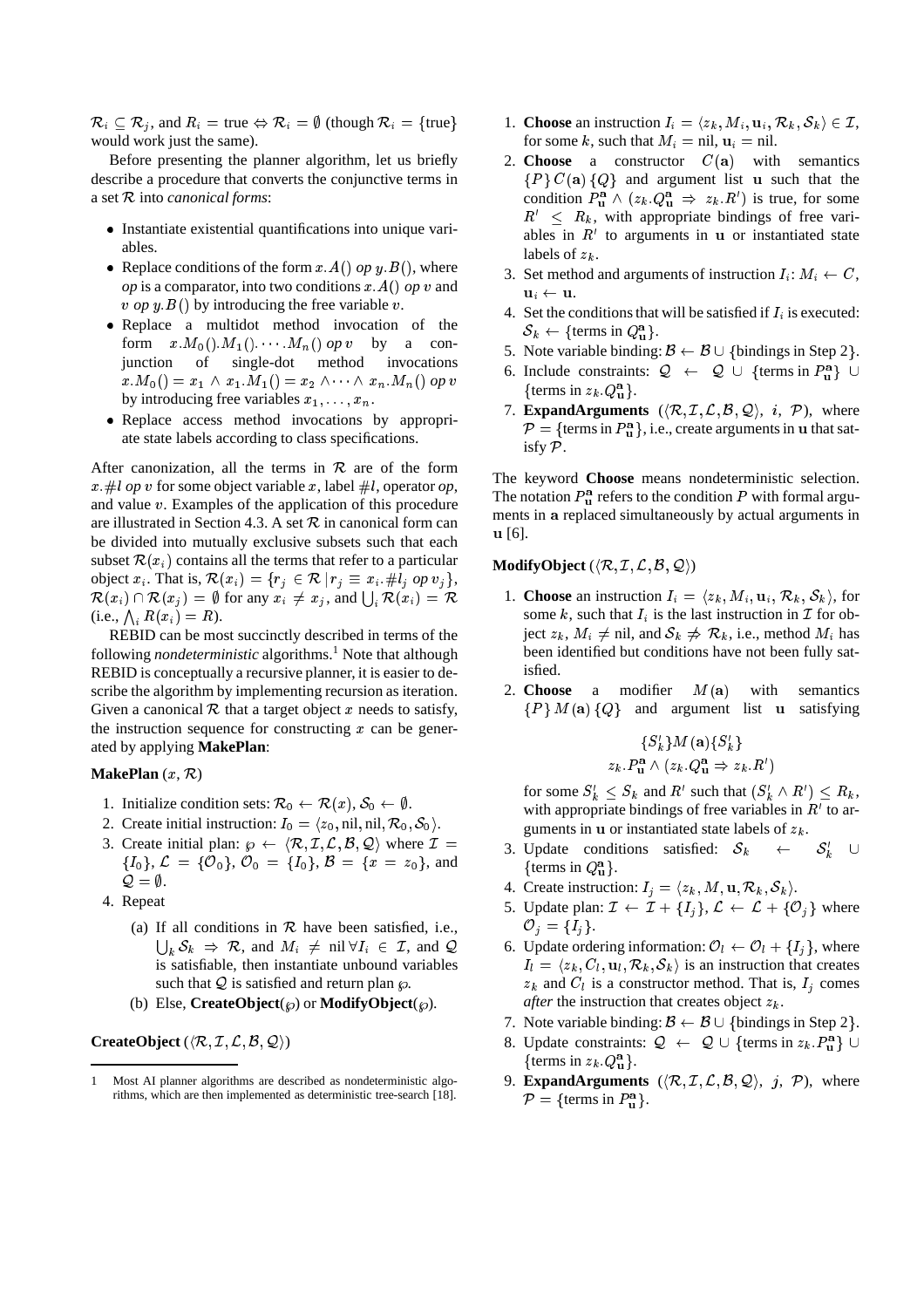The '+' operators in steps 5 and 6 denote list concatenation.

## **ExpandArguments** ( $\langle \mathcal{R}, \mathcal{I}, \mathcal{L}, \mathcal{B}, \mathcal{Q} \rangle$ , j, P)

For each  $u_i \in \mathbf{u}_j$  of instruction  $I_j = \langle z_m, M_j, \mathbf{u}_j, \mathcal{R}_m, \mathcal{S}_m \rangle$  $\in \mathcal{I}$  that is not a string literal and not a constant of primitive data type:

- 1. Update condition sets: **Choose**, based on the class specifications, an  $x_k$  from the free variables in  $R$  that can be bound to  $u_i$ . Update  $\mathcal{R}_i \leftarrow \mathcal{R}(x_k) \cup \mathcal{P}(u_i) \cup$  ${x_k = u_i}, S_i \leftarrow \emptyset.$
- 2. Create instruction:  $I_l = \langle u_i, \text{nil}, \text{nil}, \mathcal{R}_i, \mathcal{S}_i \rangle$ .
- 3. Update plan:  $\mathcal{I} \leftarrow \mathcal{I} + \{I_l\}, \mathcal{L} \leftarrow \mathcal{L} + \{\mathcal{O}_l\}$  where  $\mathcal{O}_l = \{I_l\}.$
- 4. Update ordering information:  $O_j \leftarrow \{I_l\} + O_j$ , i.e.,  $I_l$  comes *before* the instruction  $I_j$  that creates or modifies object  $z_m$ .
- 5. Update variable binding:  $\mathcal{B} \leftarrow \mathcal{B} \cup \{x_k = u_i\}.$

In the above algorithm, the nondeterministic **Choose** selects five types of candidates: instructions, class methods, arguments, free variables, and subsets of conditions. There are finite and enumerable numbers of instructions, class methods, free variables, and condition sets. Thus, in the explanatory example in the next section, the correct candidates can be nondeterministically chosen. Selection of arguments is more complicated because there is potentially an infinite number of possible values and they may need to satisfy the preconditions of several methods (see next section for example). If the value of an argument is given in the test case (which is assumed to satisfy the preconditions), then it can be assigned the value. Otherwise, the preconditions have to be collected in <sup>Q</sup> and the values can only be determined at the end of the planning process (step 4(a) of **MakePlan**) by proper instantiation of the argument variables.

#### **4.3. A Nondeterministic Example**

This section uses the specification example given in Section 3 to explain the nondeterministic algorithm presented in the preceding section. Suppose a test case requires a Course object c0? that satisfies the condition c0?  $\cdot$  R  $\equiv$  $c0?.size() = 2 & & $1?.name() = "Tim" &$ c0?.registered(s1?) = true. For notational clarity, free or unbound variables are postfixed with the '?' symbol. After canonizing  $c0$ ?. R, we obtain two mutually exclusive subsets  $\mathcal{R}(\text{c0.2}) = \{R1, R2\}$  and  $R(\text{s1?}) = \{R3\}$ :

 $(R1)$  c0?.#size? = 2

```
(R2) c0?.#s? = s1?
```
 $(R3)$  s1?.#name? = "Tim"

Note that the existential quantification of the method registered has been instantiated with the unbound label #s? and the unbound variable s1?.

Given the test case, **MakePlan** first identifies the conditions that must be satisfied by the target object (step 1), which is instantiated as c0. These terms are included in the condition set  $\mathcal{R}_0$  of c0 giving  $\mathcal{R}_0 = \{R1, R2\}$ . In step 2, it creates the first instruction  $I_0 = \langle c0, \text{nil}, \text{nil}, \mathcal{R}_0, \mathcal{S}_0 \rangle$ , with  $S_0$  initialized to  $\emptyset$ . Step 3 creates a plan with one instruction  $I_0$  and the first variable binding in  $\beta$  is  $c_0$ ? = c0.

Next, **CreateObject** is executed. In step 1, the only instruction in the plan,  $I_0$ , is chosen for expansion. In step 2, the only constructor available, Course, is chosen for  $I_0$ . This constructor's postcondition does not satisfy any of the terms in  $\mathcal{R}_0$ . In particular, it says that  $size($ ), which is the same as #size, is equal to 0 instead of 2 as required in  $\mathcal{R}_0$ . Thus,  $R'$  is just taken as true.

At this time, there is insufficient information for instantiating the method arguments. So they are left unbound. To ensure that instruction  $I_0$  can indeed be executed, the arguments must be chosen such that they satisfy the constructor's precondition  $P_u^a$ . So, terms in  $P_u^a$  are collected in the plan's constraint set <sup>Q</sup> (step 6 of **CreateObject**).

Now,  $I_0$ , the instantiated pre- and postconditions  $P_0$  and  $Q_0$ , and the satisfied condition set  $S_0$  at this step are:  $I_0$  :  $\langle$ c0, Course, {code0, cap0},  $\mathcal{R}_0$ ,  $\mathcal{S}_0$ }

$$
{\cal S}_0\ =\emptyset
$$

 $P_0$  : code0 != null && cap0 > 0

 $Q_0$  : c0.#size0 = 0 && c0.#code0 = code0 &&  $c0.*cap0 = cap0$ 

Step 6 adds terms in  $P_0$  and  $Q_0$  into the constraint set <sup>Q</sup>. The last step of **CreateObject** executes **ExpandArguments** on  $I_0$ . But the arguments of  $I_0$  take values of primitive data types. So, nothing is done.

Following **CreateObject**, the method **ModifyObject** is executed and it nondeterministically chooses the add method to modify c0. With appropriate variable bindings (see below), the postcondition of add can satisfy condition R2. The condition  $\{S_k\}M(\mathbf{a})\{S_k\}$  in step 2, together with step 3, means that the terms in the current  $S_0$  of object  $c_0$  that remain unchanged after applying add are kept in the new  $S_0$ . In addition, terms in  $Q_n^a$ are satisfied by the application of add, and are also included into the new  $S_0$ . A new instruction  $I_1$  is created, and step 6 updates the ordering information  $\mathcal{O}_0$  to indicate that  $I_1$  comes after  $I_0$ . Step 7 updates the binding set by adding  $B_1$  into  $B$  and step 8 updates the constraint set by adding  $P_1$  and  $Q_1$  into  $Q$ . Now, we obtain:

- $I_1$  :  $\langle c0, \text{add}, \{s1\}, \mathcal{R}_0, \mathcal{S}_0 \rangle$  $S_0 = \{R_2\}$
- $P_1$  : s1 !=null && c0.#size0 < c0.#cap0
- $Q_1$  : c0.#size1 = c0.#size0 + 1 = 1 & &  $c0.*s1 = s1$
- $B_1$  : s1? = s1, c0?.#s? = c0.#s1

Note that the existential quantification in add's post-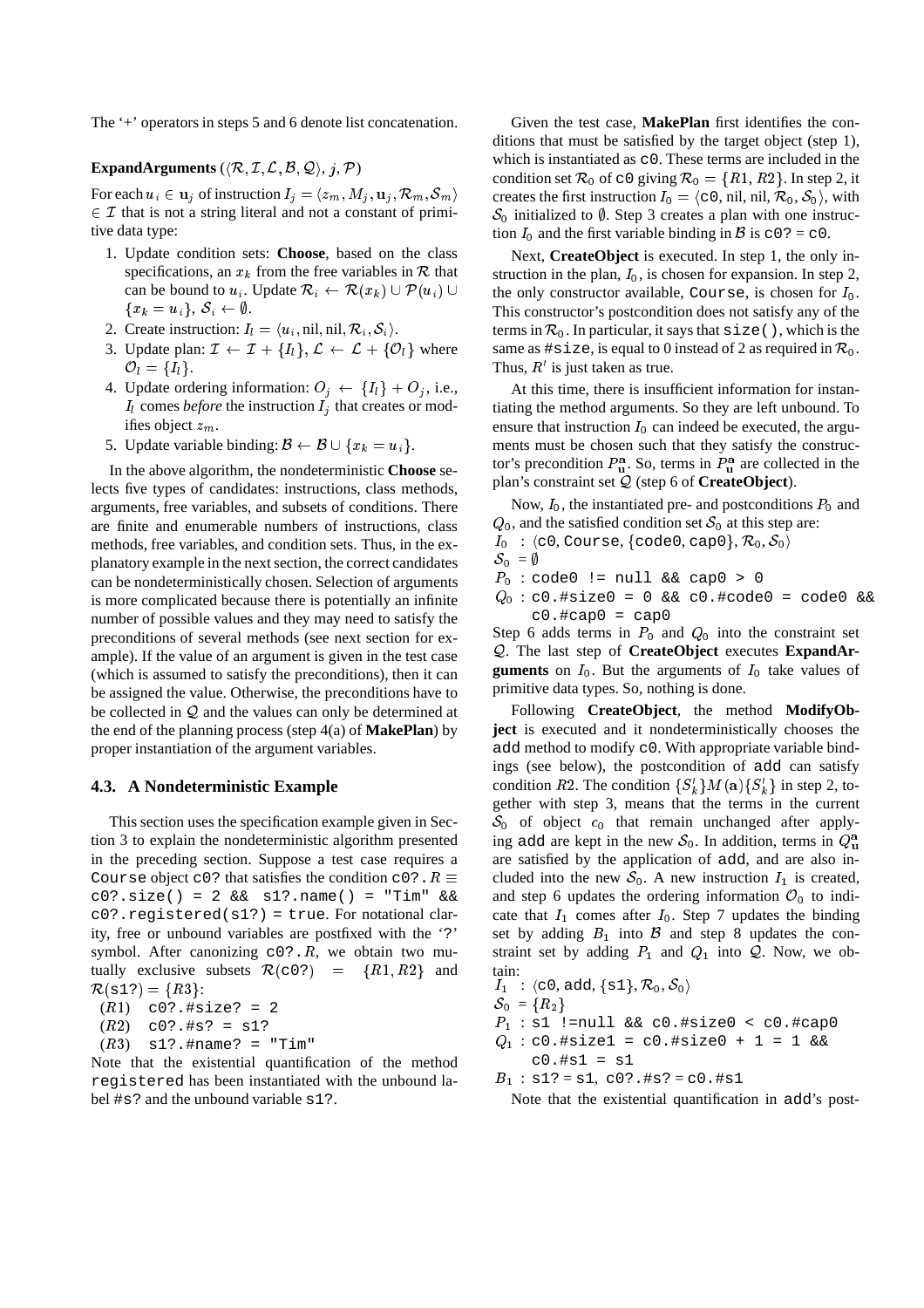condition has been instantiated. The quantified variable #s which ranges over the aggregate object Course is instantiated as a state label #s1 of object c0. The label #size is instantiated as #size0 and #size1 to represent the prestate and post-state of #size. That is, an ordered sequence of labels is used to denote the conditions satisfied by an object after executing some instructions. The last label in this sequence would denote the object's final conditions.

Next, **ExpandArguments**is executed for creating the argument s1 of  $I_1$ . Step 1 collects the condition terms in  $\mathcal R$ and  $\mathcal P$  that should be satisfied by  $\leq 1$ ? and  $\leq 1$  respectively giving  $\mathcal{R}_1 = \{R_3 \land s1 \mid s \in \text{null}\}.$  Step 2 creates a new instruction  $I_2$  for creating  $s1$ . Step 4 updates the order information  $O_1$  of  $I_1$  to indicate the  $I_2$  precedes  $I_1$ .

Next, **CreateObject** nondeterministically chooses instruction  $I_2$  for expansion, which selects Student as the constructor. The postcondition of Student can satisfy condition terms in  $\mathcal{R}_1$  giving:

```
I_2 : \langle s1, Student, \{ "Tim"\}, \mathcal{R}_1, \mathcal{S}_1)
S_1 = \mathcal{R}_1P_2 : "Tim" != null
Q_2 : s1.#name1 = "Tim"
B_2 : s1? = s1, s1?.#name? = s1.#name1
```
Next,  $I_1$  is selected for expansion again, and add is selected as the modifier. The process of creating a Student object is executed, resulting in new instructions  $I_3$  and  $I_4$ :  $I_3$ :  $\langle$  c0, add,  $\{s2\}, \mathcal{R}_0, \mathcal{S}_0\rangle$ 

```
S_0 = \{R_1, R_2\} = \mathcal{R}_0P_3 : s2 != null && c0.#size1 < c0.#cap0
Q_3 : c0.#size2 = c0.#size1 + 1 = 2 &&
    c0.*s2 = s2B_3 : c0?.#size? = c0.#size2
```

```
I_4: \langle s2, nil, nil, \emptyset, \emptyset
```
After creating object for  $I_4$ , we obtain:  $I_4$  :  $\langle$ s2, Student, {name2},  $\emptyset$ ,  $\emptyset$ }  $P_4$  : name2 != null  $Q_4$  : s2.#name2 = name2

At this point, R can be satisfied by  $S_0 \cup S_1$  and all the methods in the instructions have been identified. The remaining unbound variables are bound to appropriately chosen values according to the constraints in <sup>Q</sup>. In particular, there is no constraint for code0 and name2. So they can be bound to any randomly generated strings such as "cs101" and "Jim" respectively. The argument cap0 is bound to c0.#cap0 which is constrained to be larger than c0.#size1 which is equal to 1. Therefore, cap0 can be bound to any value larger than 1 such as 2. The instruction sequence is encoded in  $\mathcal{L}$ , and the following instructions can be generated from the plan:

| Course $c0 = Course("cs101", 2); // 10$ |       |  |
|-----------------------------------------|-------|--|
| Student $s1 = Student('Tim');$          | // I2 |  |
| c0.add(s1);                             | // I1 |  |

|             |  | Student $s2 = Student('Jim');$ | $1/1$ $14$ |  |
|-------------|--|--------------------------------|------------|--|
| c0.add(s2); |  |                                | 1/13       |  |

## **4.4. Soundness and Completeness**

## **Theorem 1** *REBID is sound and complete.*

*Proof sketch:* (Soundness) To prove that a plan generated by REBID is correct, we need to show that (1) the sequence of instructions can be executed successfully, and (2) after executing the instructions, the target object satisfies the condition  $R$  specified in the test case.

- 1. Step 6 of **ModifyObject** places object modification instruction after object creation instruction and step 4 of **ExpandArguments** places argument creation instruction before object creation instruction. That is, a method is invoked after its arguments are created, and an object is modified after it is created. In addition, REBID ensures that the precondition of the method in each instruction  $I_i$  is satisfied. Therefore, the sequence of instructions can be executed successfully.
- 2. The methods are chosen to satisfy the condition  $P_u^{\mathbf{a}} \wedge$  $(z_k \cdot Q_{\mathbf{u}}^{\mathbf{a}} \Rightarrow z_k \cdot R')$ . It follows directly from Gries's *theorem of procedure call* [6] that the constructed object or argument  $z_k$  will indeed satisfy  $z_k \cdot R'$  because the instruction will terminate successfully (since  $P_u^a$  is true) and the postcondition  $z_k \, Q_u^a$  will imply  $z_k \, R'$ . During the planning process, the condition terms in  $R$ that are satisfied are recorded in the condition sets  $S_k$ . When the planner terminates,  $S_k \Rightarrow \mathcal{R}_k$  for each  $z_k$ and  $\bigcup_k \mathcal{S}_k \Rightarrow \mathcal{R}$ . That is, the arguments satisfy their respective requirements, and the target object and its components as a whole satisfy  $R$ , if there is no conflict in  $\bigcup_k S_k$ . But, there can be no conflict because
	- (a) there is no conflict in  $R$  and the sets  $R(x_i)$  are mutually exclusive, and
	- (b) in **ModifyObject**, only the conditions that are unchanged (i.e.,  $S_k'$ ) and those that are satisfied by the modifier (i.e.,  $Q_{\mathbf{u}}^{\mathbf{a}}$ ) are placed in  $\mathcal{S}_k$ .

(Completeness) To prove that REBID is complete, we need to show that REBID can generate a correct sequence of instructions if one exists.

- 1. A class has a finite number of constructors. So, step 2 of **CreateObject** can enumerate all possible choices of constructors.
- 2. A class has a finite number of modifiers. So, step 2 of **ModifyObject** can enumerate all possible choices of modifiers. In addition, the length of a correct instruction sequence is finite. So, step 4(b) of **MakePlan** can enumerate all possible sequences of modifiers.
- 3. A method has a finite number of arguments. So, we only need to show that REBID can find the correct arguments.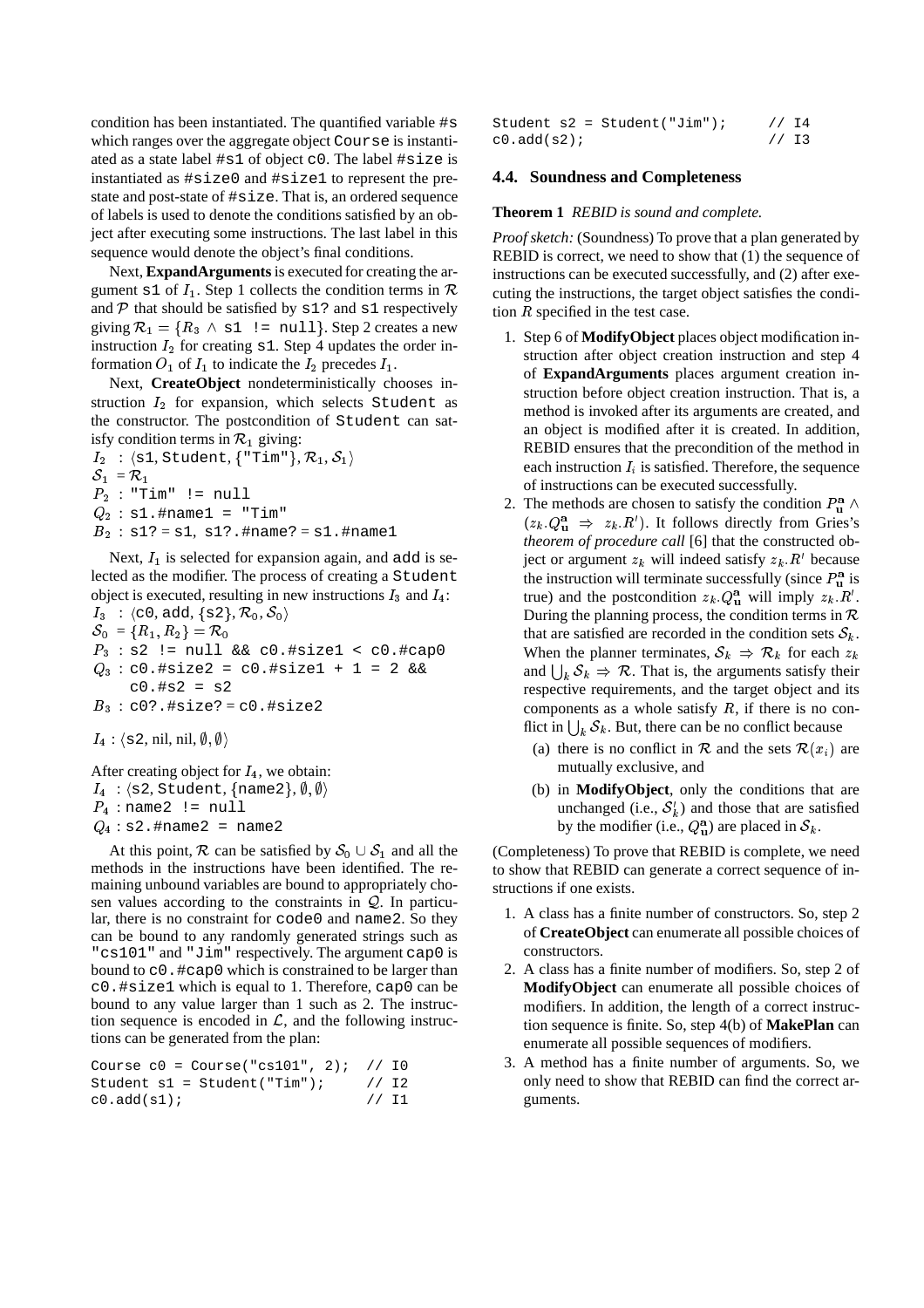|  | $R$ ::= $\phi$   $\neg \phi$   $\exists v.\phi$   $\forall v.\phi$   $\phi_1 \vee \phi_2$   $\phi_1 \wedge \phi_2$ |
|--|--------------------------------------------------------------------------------------------------------------------|
|  | $\phi$ ::= True   False   $a_1 = a_2$   $a_1 \neq a_2$                                                             |
|  | $ a_1 < a_2   a_1 > a_2   a_1 \le a_2   a_1 \ge a_2$                                                               |
|  | $a \quad ::= \quad n \mid v \mid n * v \mid a_1 + a_2 \mid -a$                                                     |
|  | $n \in$ Integer Constants                                                                                          |
|  | $v \in$ Variables                                                                                                  |

**Figure 1. Syntax of Presburger formulae.**

- If a method argument is an object instance of a class, then **ExpandArgument** is invoked for each argument, which creates subproblems that REBID can solve recursively.
- If a method argument is a primitive constant or string literal that is specified in target condition R, then REBID can use the value specified.
- For the case that a method argument is not specified, REBID collects in  $Q$  the preconditions of the methods used in the entire plan. These conditions are used to instantiate unbound arguments in step 4(a) of **MakePlan** after all the instructions are found. Since a correct instruction sequence exists (assumed in the problem statement), then it must be possible to instantiate the arguments for the correct sequence.

Therefore, REBID can enumerate all possible sequences of instructions whose method arguments can be instantiated, and they include the correct instruction sequence.  $\Box$ 

## **5. Implementation**

## **5.1. Deterministic Tree-Search**

A prototype of the REBID algorithm has been developed as a proof of concept. The non-deterministic aspect of the algorithm has been realized by a *deterministic tree-search algorithm in depth-first manner*. The tree nodes represent partial plans for potential solutions. Depth-first search is chosen for its simplicity, and it works well for the sample specifications that we have tested so far. It is noted that, in general, a more intelligent search algorithm is needed to avoid searching the entire tree for a solution.

In the prototype, we restrict the description of program specification to *affine relations*. Specifically, the pre- and post-conditions of methods, as well as the condition sets  $\mathcal{R}_k$ and  $S_k$  are expressed using *Presburger formulae*. Its syntax is defined in Figure 1. Consequently, the satisfiability of the conditions is known to be decidable. The current implementation uses the Omega Calculator [17] for satisfiability check, as well as instantiation of unbound variables in the final step of the algorithm (Step 4(a) of **MakePlan**).

Moreover, addition and subtraction are restricted to adding and subtracting a constant from a variable. In this case, the search algorithm can terminate even if a plan does not exist because it can decide that further additions or subtractions will cause the plan to deviate further from the requirement. For example, if an add method increments the size of an aggregate class by 2 instead of 1, then no plan exists for creating an empty aggregate object and then adding elements to the object to get odd-numbered size.

Figure 2 illustrates a screen-shot of the execution of the REBID planner. The top-right pane shows an internal representation of the class specification. The middle pane shows some of the test case conditions that must be satisfied by a Student object. The bottom pane shows the sequence of instructions generated for creating the required Student object. This example illustrates the construction of the Student object, followed by modification of the object's attributes. The modifier method setCont requires another object as its input argument, which is created as obj0 before the setCont method is invoked. In summary, this example illustrates that the REBID planner can correctly sequence the instructions that invoke the correct methods.

#### **5.2. Test Sequencing**

In testing several or all the methods of a class, the various test cases for the class need to be sequenced in an appropriate order. This is not necessary for software testing systems such as ADL that test single function specification. On the other hand, it is important for testing an entire class defined by a closed specification. For example, to test the method Course.add at the boundary value of  $size() = capacity(),$  it is necessary to first add enough instances of Student into a Course object using the method Course.add which is under test. To make the test meaningful and useful for locating program bugs, add should first be tested with  $size() = 0$ , which is satisfied by a freshly constructed Course object. Subsequently, add can be tested with size() greater than 0 but smaller than capacity(), and finally with  $size() = coarse$ ity().

Test sequencing consists of three steps. The first step identifies the *dependency* between the methods in a class. A method A is said to *depend on* another method <sup>B</sup> if one of the followings is satisfied:

- 1. <sup>B</sup> is a constructor of the class in which A is defined.
- 2. A's postcondition contains a call to method <sup>B</sup>, i.e.,  $B(b)$ .
- 3. A's postcondition contains a state label #l or an existentially quantified expression  $E$ , and  $B$ 's post-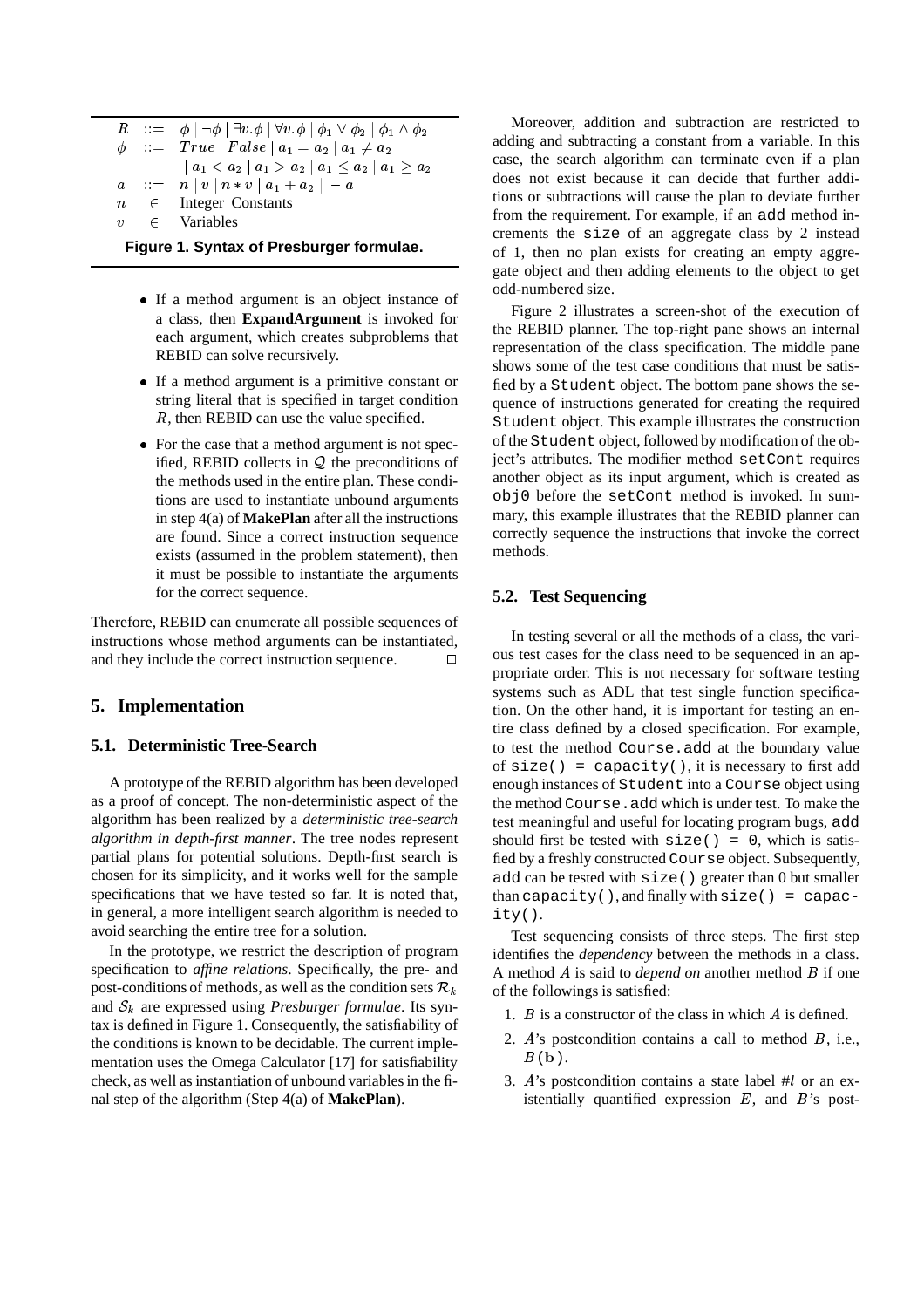

condition contains a matching assertion of the form  $B(b) = #l \text{ or } B(b) = E.$ 

4. As in 3 but with A and B swapped.

Case (1) is obvious: testing of a class method is possible only after an instance of the class has been constructed. Case  $(2)$  is also obvious: the test program for method A needs to call method  $B$  to check the test result. Cases  $(3)$ and (4) refer to the case of *cyclic definition*, i.e., A uses <sup>B</sup> in its specification and vice versa. Methods involved in a cyclic definition depend on each other and have to be tested as a group called the *cyclic group*.

Typically, a cyclic group consists of a constructor or modifier and some access methods. For example, the constructor Student of class Student and the accessor name form a cyclic group. If an accessor appears in more than one cyclic group, then it can be removed from all except one of the groups, say  $G$ , because it needs to be tested only once together with the other methods in group  $G$ .

The second step establishes a *partial ordering* between test cases. A test case <sup>T</sup> is said to *precede* (i.e., tested before) a test case  $T'$  if one of the followings is satisfied:

- 1. T tests method  $A, T'$  tests a different method  $B$  not in the same cyclic group as  $A$ , and  $B$  depends on  $A$ .
- 2. Both  $T$  and  $T'$  test the same method  $A$  and the object under test in  $T$  has a shorter construction sequence than that in  $T'$ .

As discussed in previous paragraphs, a test of a method, say, add on a Course object with fewer elements should precede the test on an object with more elements.

The final step of test sequencing sorts the class methods according to the partial-ordering of the test cases. A test case  $T$  that precedes another test case  $T'$  should be tested before  $T'$ .

# **6. Discussions and Conclusion**

This paper presented a closed specification system such that every class method is defined in terms of other methods which are, in turn, defined in their own class specifications. With closed specifications, it is possible to automatically generate a test program for testing the behavior of object-oriented classes given their closed specifications and the desired test cases. The test program combines the setup process, test execution, and test validation into a single program so that all three stages of software testing can be executed automatically.

This paper also presented a method for automated generation of the test program. The core of the generator is a AI planner. A first-cut implementation has been completed. In addition, a soundness and completeness proof of REBID is also provided.

We are now working on the following extensions to the current implementation. REBID can be easily extended to generate program codes for testing a method's exception